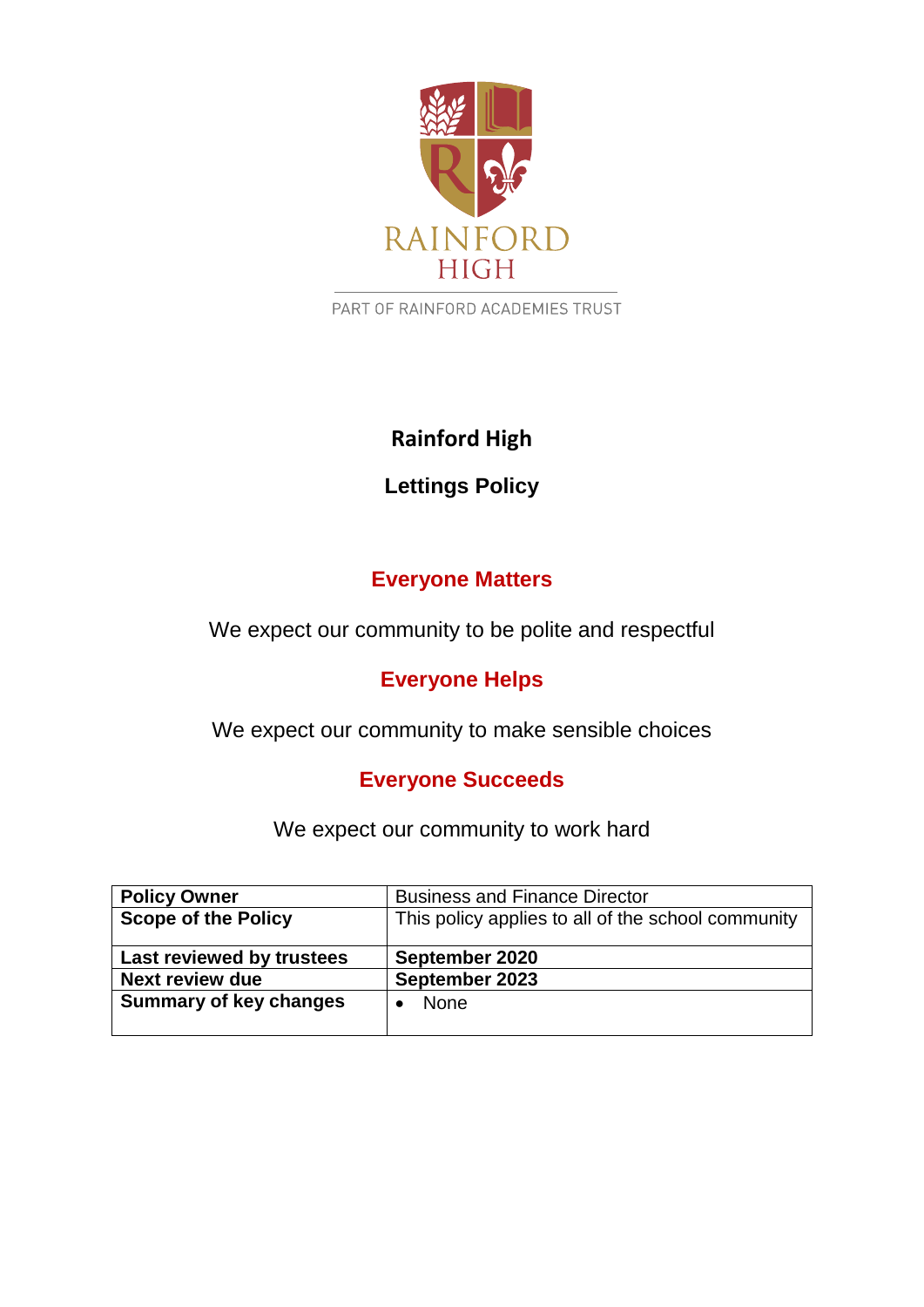#### **Rainford High School Lettings Policy and Procedure**

### **Policy**

- 1. Introduction
	- 1.1. The Board of Trustees of Rainford High regards the school and college buildings and grounds as a potential asset to the local community.
	- 1.2. The buildings and grounds are contained within the St Helens E4L, Building Schools for the Future PFI project and therefore have to be utilised within that context.
	- 1.3. The Trustees wish to make every reasonable effort to enable the assets to be used as much as possible by the local community.
	- 1.4. The primary purpose of the school is to provide the best possible education available for its pupils and students. However, in consideration of the promotion of equality of opportunity and community cohesion for the local area, any lettings of the premises to outside organisations will be considered with these in mind.
- 2. Definition of a letting
	- 2.1. A letting can be defined as:
		- "Any use of the school buildings and grounds by parties other than the school and its partners. This may be a community group or a commercial organisation".
- 3. Priority for lettings
	- 3.1. The Board of Trustees is mindful of the needs in the local area. The following lettings are to be especially encouraged:
		- 3.1.1. Educational activities open to school pupils and their families
		- 3.1.2. Recreational activities open to school pupils and their families
		- 3.1.3. Activities organised by local community groups for the benefit of the local community
		- 3.1.4. Activities organised by commercial organisations for the benefit of the wider community.
- 4. Charges
	- 4.1. The Board of Trustees is responsible for setting charges for the letting of the school premises. The charges have to reflect any additional costs incurred by the school in the course of the letting.
	- 4.2. The scale of charges will be reviewed annually by the Trustees' Finance, Resources and Remuneration Committee for implementation from the 1st April of each year.
	- 4.3. For the purpose of charging, the Principal is delegated to determine the charge applicable to each individual or organisation. For operational purposes, this is delegated to the Director of Business and Finance.
	- 4.4. The timescale and charges for cancellations are set out in the Conditions of Letting of School Premises.
	- 4.5. The School, as an Academy is currently exempt from charging VAT on sales.
	- 4.6. The Charges are set out in the attached schedule and is subject to annual review.
	- 4.7. The minimum hire period is one hour.
	- 4.8. Any additional equipment/resources will be charged at a rate negotiated with the Director of Business and Finance.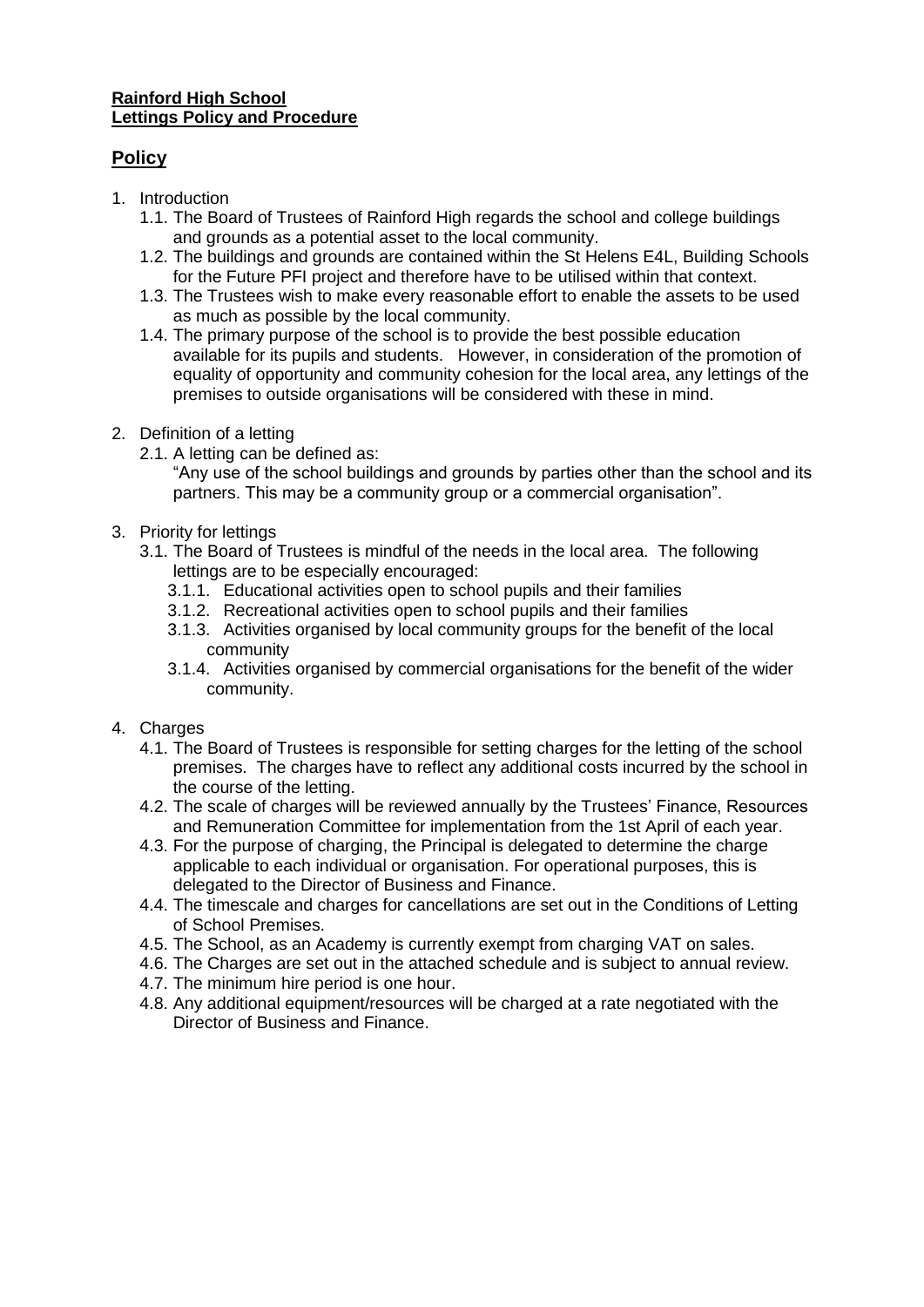- 5. Damages
	- 5.1. The school reserves the right to recharge the user the cost of any damage to the premises or equipment and/or the cost of any additional cleaning/caretaking or other expenses where the premises are left in an unacceptable condition.
	- 5.2. The School will seek to recover any cost incurred by the School that is unavoidable and as a direct result from the cancellation of a letting.
- 6. Facilities available for Lettings
	- 6.1. The School has the following facilities available for hire:
		- 6.1.1. Sports Hall
		- 6.1.2. Activity Studio
		- 6.1.3. AstroTurf, as full or half pitch and with or without Changing Rooms
		- 6.1.4. Tennis / Netball courts
		- 6.1.5. Auditorium / Theatre
		- 6.1.6. Outdoor Performance area
- 7. Times available for Lettings
	- 7.1. All Facilities are available as follows
		- 7.1.1. Monday to Thursday 18:00 to 21:00
		- 7.1.2. Not available Friday
		- 7.1.3. Not available Saturday or Sunday
	- 7.2. Availability is subject to the changing needs of the school.

### **Lettings Procedure**

- 1. Send out Standard Letter for Hire including:
	- a. Booking Form
	- b. Indemnity Agreement
	-
	- c. Conditions of Letting<br>d. Copy of lettings polic Copy of lettings policy
- 2. Check compliance with Trustees' Letting Policy.
- 3. Check availability of facilities requested.
- 4. Confirm letting to proposed hirer including VAT if appropriate and method of payment. As a general rule VAT would only be chargeable for the hire of sports facilities if the booking is for less than 10 weeks.
- 5. Each letting is recorded by the school.
- 6. All payments received are recorded with the Finance Office.
- 7. The Conditions of Letting of College Premises and the Conduct required of users is set out in the Conditions of Letting of College Premises.
- 8. The Principal has delegated authority to determine the security risk for each letting and is responsible for allocating a continuous security presence or other control measure.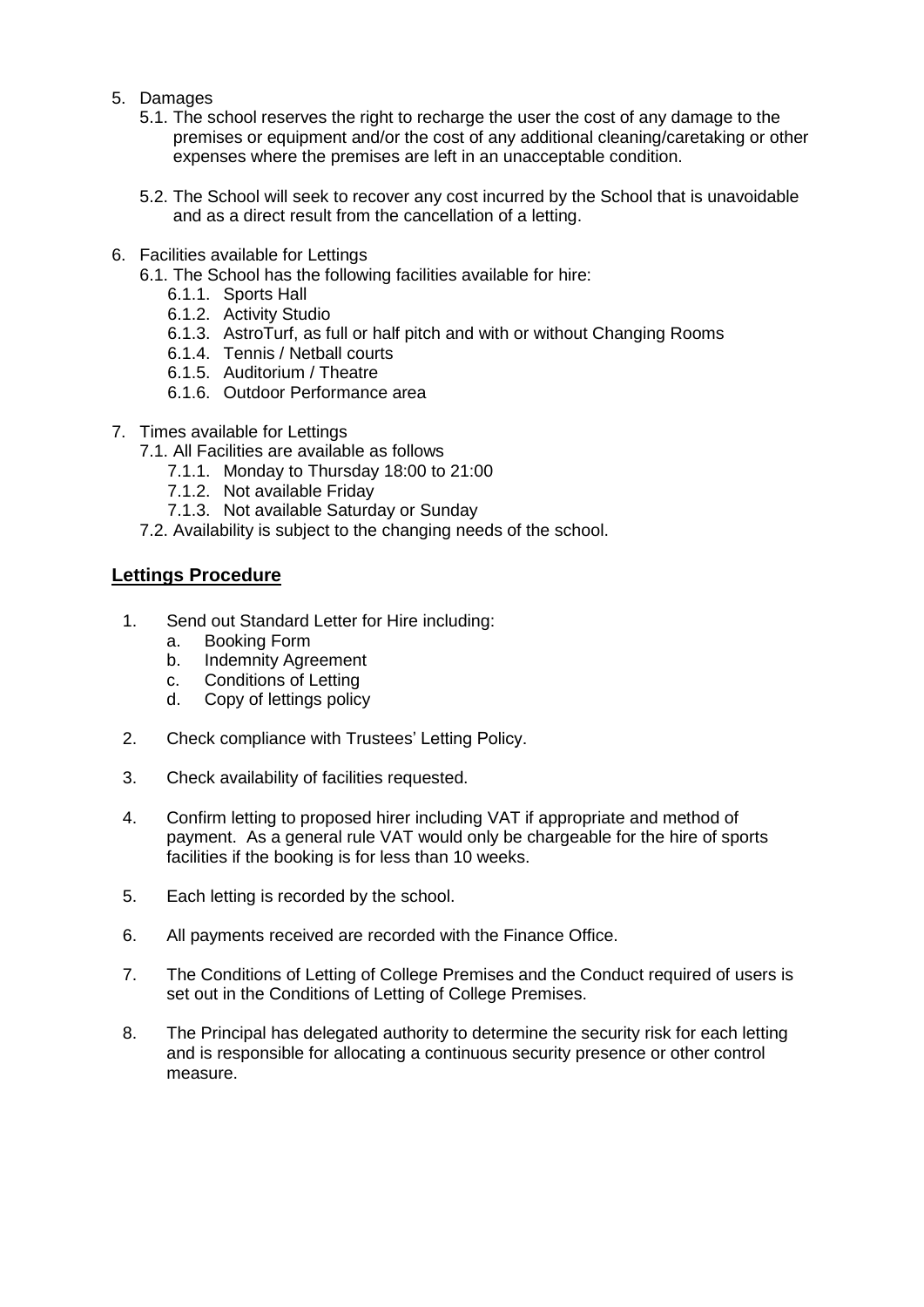- 9. Management of lettings
	- a. The Board of Trustees has delegated day-to-day responsibility for lettings to the Principal in accordance with the Board of Trustees' policy. The Principal has delegated all of this responsibility to the Director of Business and Finance, whilst still retaining overall responsibility for the lettings process.
	- b. If the Principal has any concern about whether a particular request for a letting is appropriate or not, he will consult with the Trustees' Finance, Resources and Remuneration Committee (or the Chair of Trustees where time does not permit a decision from the named committee).
	- c. An annual report on lettings will be made to Trustees by the Director of Business and Finance. The report will include information on usage, income, enquiries, incidents and accidents.
	- d. A record of all enquiries will be kept on file. A standard booking form will be completed for all bookings.
	- e. The Lettings Manager will administrate applications and lettings.
	- f. The Director of Business and Finance will, under the delegated authority from the Principal, decide on the acceptance of applications.
- 10. Issuing a Lettings Contract and Indemnity Agreement
	- a. On approval, the application will be confirmed. The confirmation email will attach
		- i. The Conditions of Lettings
		- ii. The Standard Booking Form
		- iii. The Indemnity Agreement
	- b. The Indemnity Agreement should then be signed and returned to the school. The school will be in receipt of these signed copies before a letting takes place.
	- c. An invoice will be raised for the booking.
	- d. Payment is required to be made in advance of usage.
	- e. A bond is also be required to cover any damage incurred.
	- f. The income will be received, receipted, banked and recorded in accordance with the school's financial regulations and the LA's Financial **Instructions**
- 11. The Principal, on behalf of the Board of Trustees has the right to refuse an application, and no letting should be regarded as "booked" until approval has been given in writing and payment received in full. The reason for refusals will be recorded on the bottom of the Standard Booking Form and fully explained to the enquirer.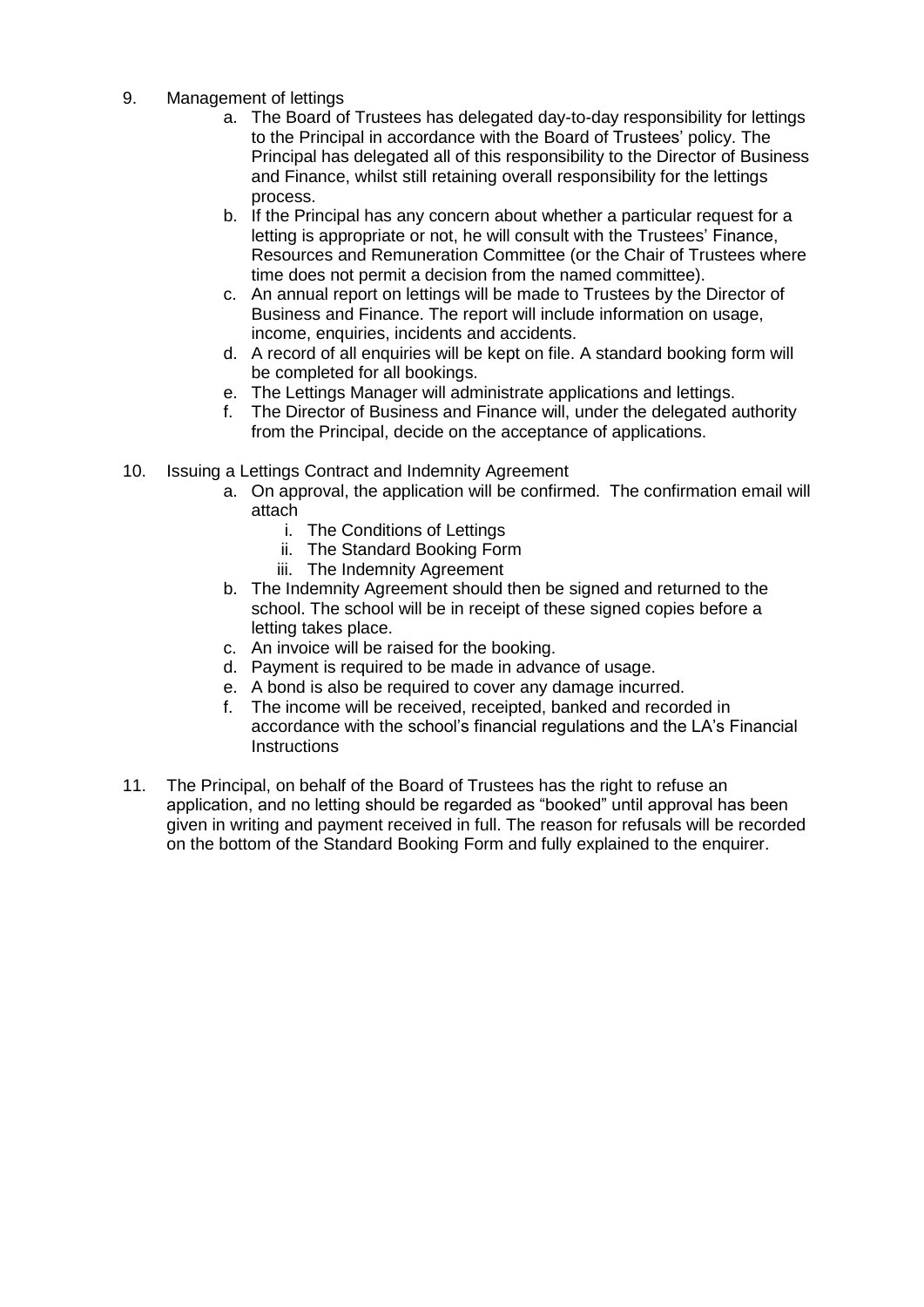### **Rainford High School**

### **Lettings Policy - Conditions of Hire**

- 1. The Conditions of Hire for facilities within the school are contained within the Policy for Lettings.
- 2. The hirer agrees that all requirements relevant to the letting will be complied with (including obtaining any necessary licences) and that all personnel employed by the Hirer or involved in the activity concerned will be advised of these conditions.
- 3. The needs of the school will take priority and therefore all lettings can be cancelled or rescheduled if necessary. In the event of cancellation, every effort will be made to give the Hirer a minimum of seven days' notice. The school cannot be held responsible for short notice being given due to emergency repairs or health and Safety issues.
- 4. Cancellations The school now has a no refund policy.

School cancellations – Should the school need to cancel any booking for school activities, the Hirer will be refunded if applicable.

Hirer cancellations – With the exception of health & safety no cancellations will be accepted and full charges will apply.

- 5. Attendance shall be limited to the number of persons which may be comfortable and safely accommodated on the premises, and also to the amount the organisation is insured for.
- 6. The Hirer shall indicate in writing of the acceptance of these conditions and indemnifying the School and the Council against any claims arising from the use of the premises and shall reimburse the School or Council for the cost of remedying any loss or damage occasioned by the use of the school for any function.
- 7. The hirer shall not sub-let the premises.
- 8. The hirer will not interfere with the fabric or building of the school, including gas, electrical or water fittings.
- 9. No letting will be allowed for the purpose of private profit.
- 10. Except for the agreed lettings of the Auditorium or Outdoor Performance Area, there shall be no general admission to the public to any function.
- 11. Except for the agreed lettings of the Auditorium or Outdoor Performance Area, no money shall be taken at the door as guests are admitted.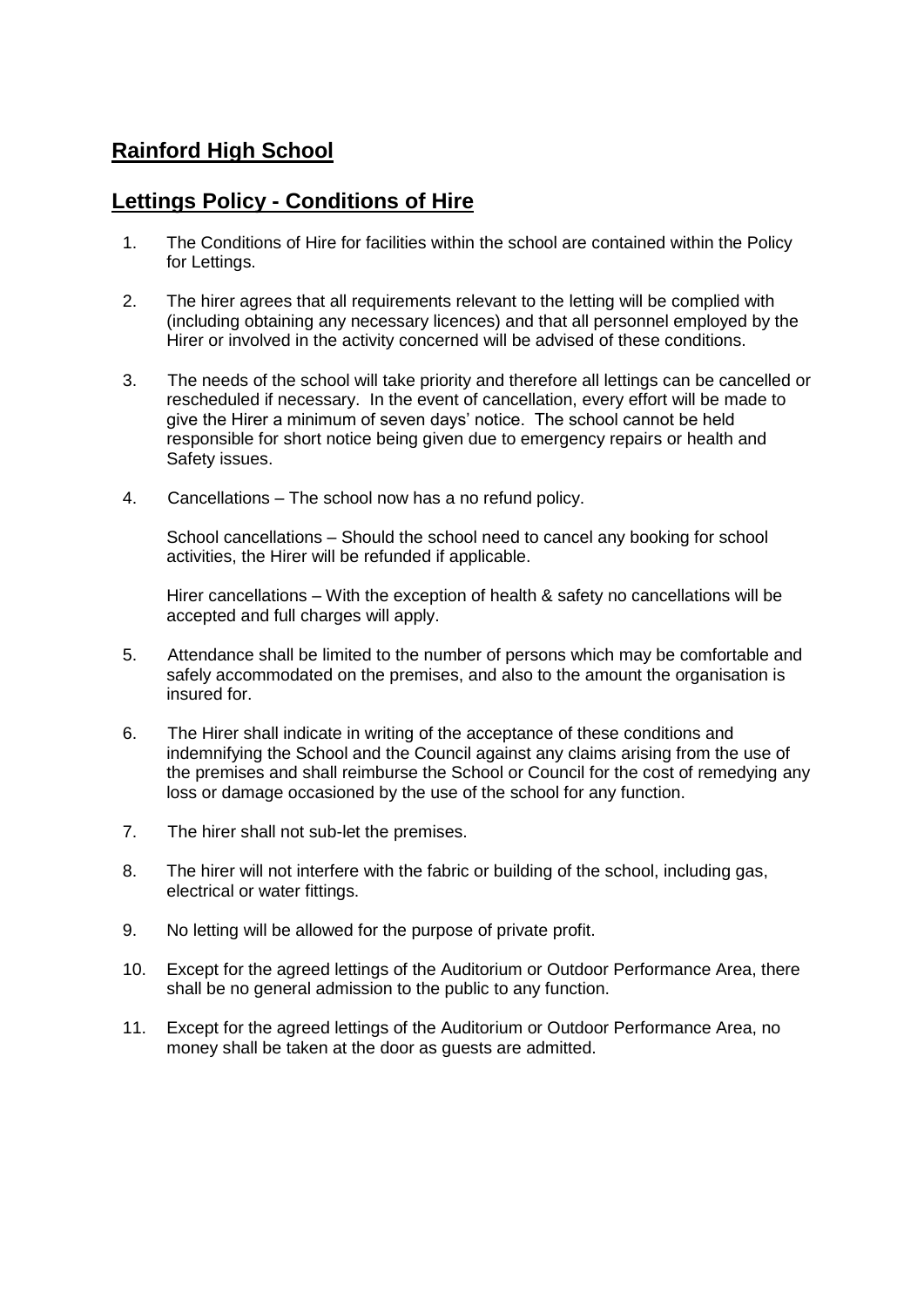- 12. Except for the agreed lettings of the Auditorium or Outdoor Performance Area, admission shall be limited to only members and friends of the organisation.
- 13. For the agreed lettings of the Auditorium or Outdoor Performance Area, and in the agreement of the Director of Business and Finance, performances can be open to general admission and a donation can be taken by the letting organisation for performances.
- 14. All articles found on the premises shall be handed to the Lettings Assistant. These items will be kept for a maximum of 3 months before being disposed of.
- 15. School accommodation will NOT be let for any purpose having, in the opinion of the Trustees, an immoral or vicious tendency.
- 16. After the lettings, the premises should be left in the perfectly clean state and equipment returned to the original location and where this condition is not observed the Hirer shall be refused further lettings.
- 17. The school has the right to refuse entry, or to ask to leave, any person from the premises who infringes any of these regulations and may call in the aid of the police for this purpose.
- 18. Any additional cleaning undertaken by the school which, in the opinion of the school, occurs as a result of the hiring and outside the scope of the agreed hire charge, will be charged to the Hirer at the appropriate rate.
- 19. The hirer will not allow food or any liquids other than water to be brought into the hired facilities.
- 20. The hirer will ensure that any guidelines regarding correct footwear or equipment is followed.
- 21. The Hirer will not permit the use of chewing gum on site.
- 22. The Hirer will make their own arrangements for the provision of changing room supervision.
- 23. The Hirer shall be fully responsible for the orderly nature of the function and accepts that he/she should familiarise him/herself with emergency procedures including evacuation, the position of telephones, escape routes, fire alarms and fire-fighting equipment.
- 24. Hirers must ensure that any instructors or leaders are suitably qualified and insured and that DBS checks are in place when necessary. Hirers are responsible for their own activities undertaken.
- 25. Rainford High School reserves the right to refuse access to any individual, to the school premises if deemed necessary by the School Trustees or Staff.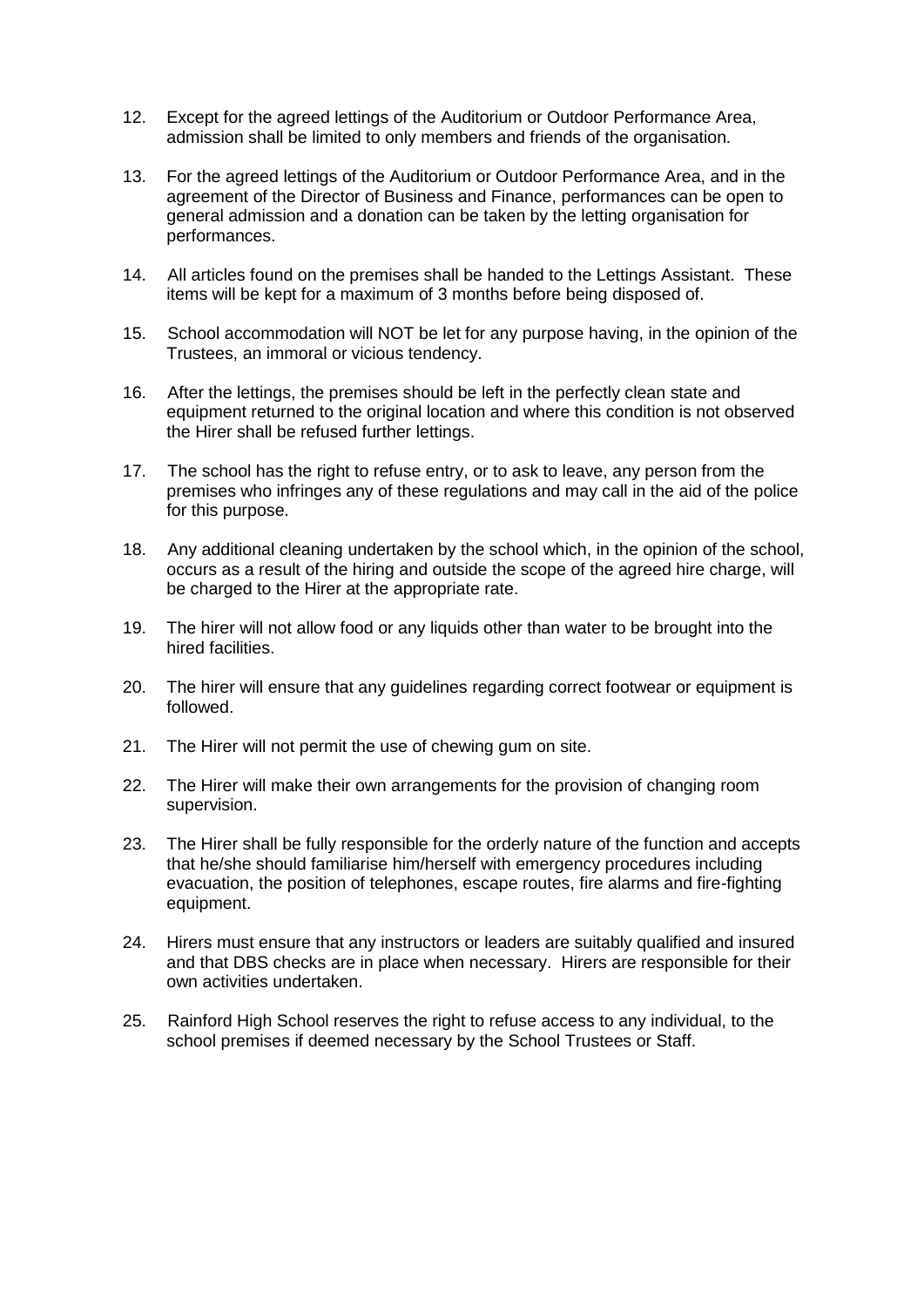- 26. Rainford High School operates a no smoking policy. It is against the law to smoke on the premises, including anywhere within the site boundary. The Hirer, and those using the school premises under the same letting arrangement, must respect this policy.
- 27. Rainford High School has a No Dogs policy. Only dogs deemed as Working Dogs are permitted on the premises. The Hirer, and those using the school premises under the same letting arrangement, must respect this policy.
- 28. Rainford High School is responsible for ensuring that the means of access are safe for the use of Hirers and that equipment used by the Hirer is safe. Therefore, if the hirer discovers a hazard in regard to the access to school premises or equipment to be used, he/she should take action to make the Site staff on duty aware of the hazard.
- 29. The Hirer and members of the organisation are permitted use of the main car park only. Access is restricted to the facility hired and to no other area within the school grounds.
- 30. The school will not be held responsible for the loss of or damage to the property of Hirers or guest.
- 31. There is cover under Rainford High School Public Liability Insurance Insofar as injuries arising from a defect of the School premises or of the contents of the building concerned, however, it is the hirer's responsibility to inspect the premises and equipment prior to use to ensure that they are fit for use. There is no cover against injury arising from some action or negligence by the Hirers. Hirers should therefore note they must accept responsibility for suitable supervision and for taking out adequate Insurance cover.
- 32. Revised rates will be set annually by the Trustees for implementation in April in each year. Current rates are set out in the attached letter. Rates will vary for different areas of the school and times of the year.
- 33. The signatory of the application booking form will be responsible for ensuring that charges are paid to the school in advance of the date of hire.
- 34. Payment of gratuities to any member of the School Trustees or staff and acceptance thereof by such servants is strictly forbidden.
- 35. The premises will not be heated between May and October for the Hirer.
- 36. The Hirer shall, as a condition of hire, accept these conditions, indemnifying the school and the Council against any claims arising from the use of the premises.
- 37. Any additional conditions which the School Trustees approves shall be enforceable without notice.